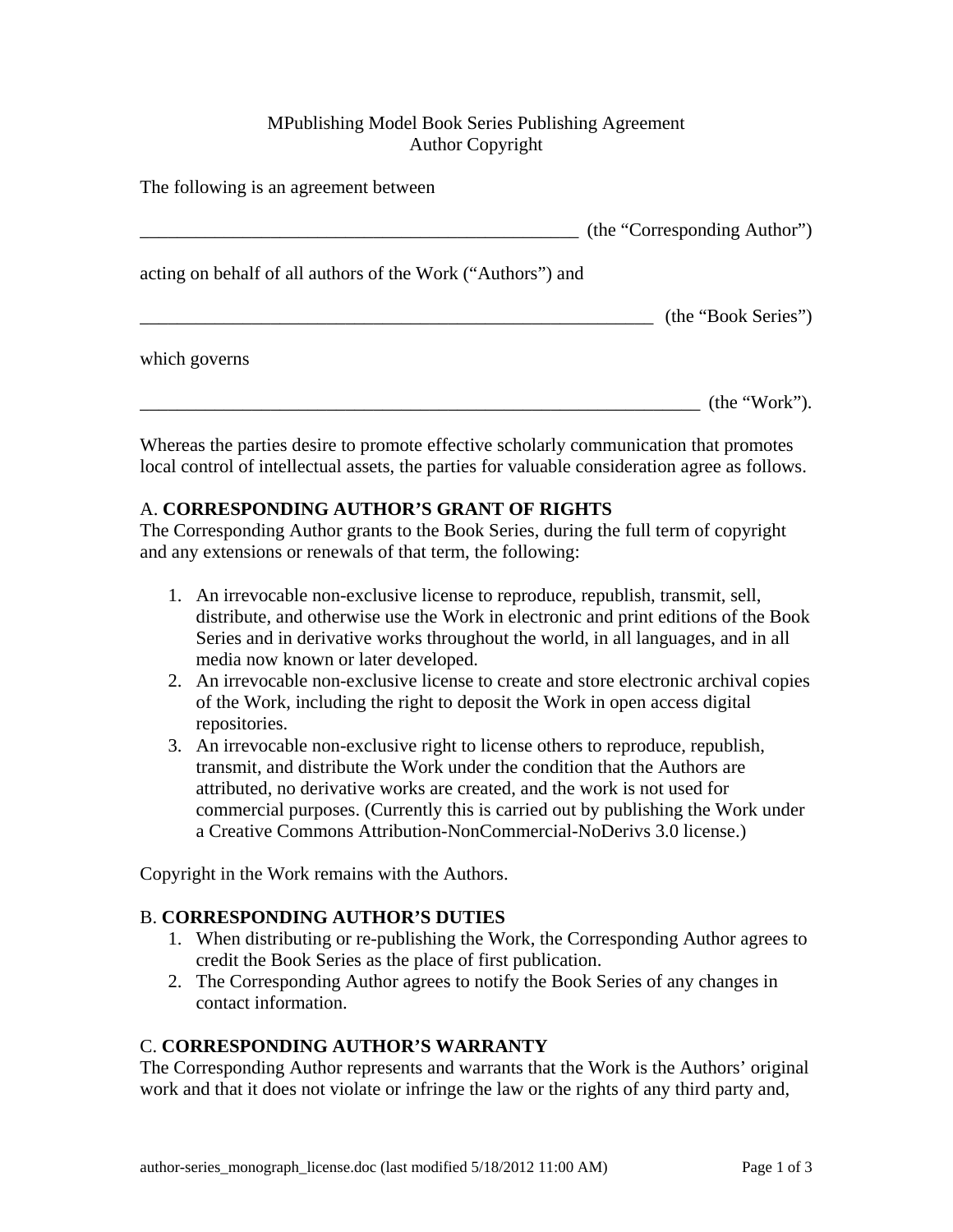specifically, that the Work contains no matter that is defamatory or that infringes any literary or proprietary rights, intellectual property rights, or any rights of privacy. The Corresponding Author also warrants that he or she has the full power to make this agreement, and if the Work was prepared jointly, the Corresponding Author agrees to inform the Authors of the terms of this Agreement and to obtain their written permission to sign on their behalf. The Corresponding Author agrees to hold the Book Series harmless from any breach of the aforestated representations.

#### D. **DUTIES OF THE BOOK SERIES**

In consideration of the Corresponding Author's grant of rights, the Book Series agrees to publish the Work, attributing the Work to the Authors.

#### E. **ENTIRE AGREEMENT**

This agreement reflects the entire understanding of the parties. This agreement may be amended only in writing by an addendum signed by the parties. Amendments are incorporated by reference to this agreement.

## ACCEPTED AND AGREED BY THE CORRESPONDING AUTHOR ON BEHALF OF ALL AUTHORS CONTRIBUTING TO THIS WORK:

| Corresponding Author: |  | Date: |
|-----------------------|--|-------|
|                       |  |       |
|                       |  |       |

| <b>Book Series Representative:</b> | Jate <sup>.</sup> |
|------------------------------------|-------------------|
|------------------------------------|-------------------|